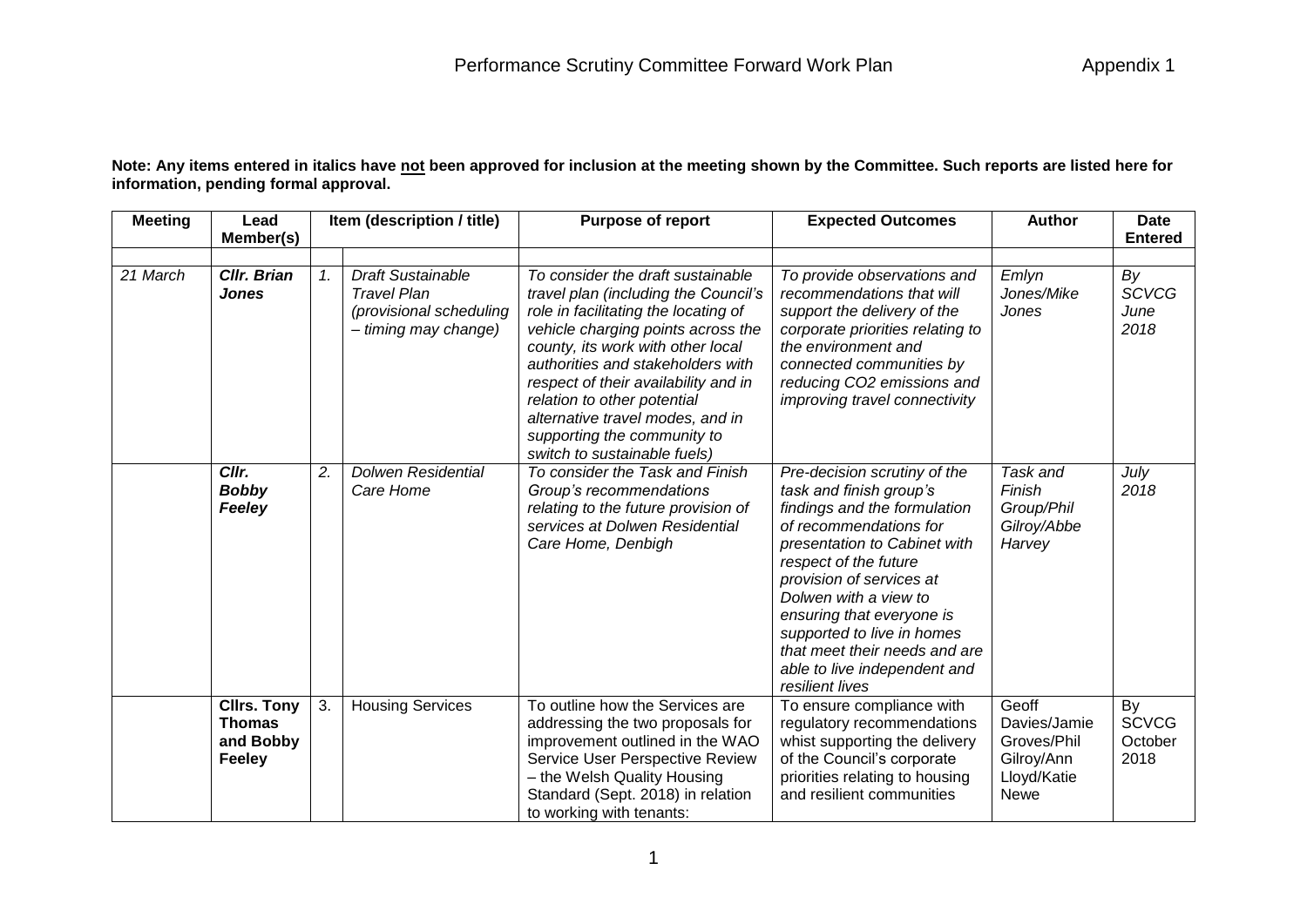| <b>Meeting</b> | Lead<br>Member(s)                               |    | Item (description / title)                                                                          | Purpose of report                                                                                                                                                                                                                                             | <b>Expected Outcomes</b>                                                                                                                                                                                                                                                                 | <b>Author</b>                                | <b>Date</b><br><b>Entered</b>                                                           |
|----------------|-------------------------------------------------|----|-----------------------------------------------------------------------------------------------------|---------------------------------------------------------------------------------------------------------------------------------------------------------------------------------------------------------------------------------------------------------------|------------------------------------------------------------------------------------------------------------------------------------------------------------------------------------------------------------------------------------------------------------------------------------------|----------------------------------------------|-----------------------------------------------------------------------------------------|
|                |                                                 |    |                                                                                                     | (i) to help those experiencing<br>damp and homes that are not<br>adequately heated, fuel<br>efficient, or well insulated; and<br>(ii) to review the long-term impact<br>of the ending of the resident<br>warden service from its<br>sheltered housing schemes |                                                                                                                                                                                                                                                                                          |                                              |                                                                                         |
|                | <b>Cllr. Brian</b><br><b>Jones</b>              | 4. | <b>Draft Fleet</b><br><b>Management Strategy</b><br>(provisional scheduling<br>- timing may change) | To consider the new draft fleet<br>management strategy (including<br>an evaluation of the use of<br>potential alternative fuel sources<br>to run the fleet)                                                                                                   | To provide observations and<br>recommendations on the<br>strategy that will support the<br>delivery of the corporate<br>priority relating to the<br>environment by reducing<br>CO2 emissions from the<br>Council's own vehicle fleet<br>and the realisation of<br>financial efficiencies | Tony<br>Ward/Vincent<br>Russell              | By<br>SCVCG<br>June<br>2018<br>(resched<br>uled by<br>the<br>Committ<br>ee Nov<br>2018) |
| 2 May          | <b>CIIr. Julian</b><br><b>Thompson</b><br>-Hill | 1. | <b>Corporate Risk</b><br>Register                                                                   | To consider the latest version of<br>the Council's Corporate Risk<br>Register                                                                                                                                                                                 | Effective monitoring and<br>management of identified risk<br>to reduce risks to residents<br>and the Authority                                                                                                                                                                           | Alan<br>Smith/Nicola<br>Kneale/Emma<br>Horan | May<br>2018                                                                             |
| 13 June        | CIIr.<br><b>Bobby</b><br>Feeley                 | 1. | <b>Draft Director of Social</b><br>Services Annual<br>Report for 2018/19                            | To scrutinise the content of the<br>draft annual report to ensure it<br>provides a fair and clear<br>evaluation of performance in<br>2018/19 and clearly articulates<br>future plans                                                                          | Identification of any specific<br>performance issues which<br>require further scrutiny by the<br>committee in future                                                                                                                                                                     | Nicola<br><b>Stubbins</b>                    | May<br>2018)                                                                            |
|                |                                                 | 2. | The effectiveness of<br>Well-being Impact<br>Assessments (WIA)                                      | To consider an approach towards<br>evaluating the effectiveness of the<br>Council's WIAs                                                                                                                                                                      | To an agree an approach to<br>be used across the Council<br>for evaluating and<br>challenging WIAs, which will<br>should realise better, more<br>holistic, decision making                                                                                                               | Emma Horan                                   | By<br><b>SCVCG</b><br>June<br>2018<br>(resched<br>uled by<br>the                        |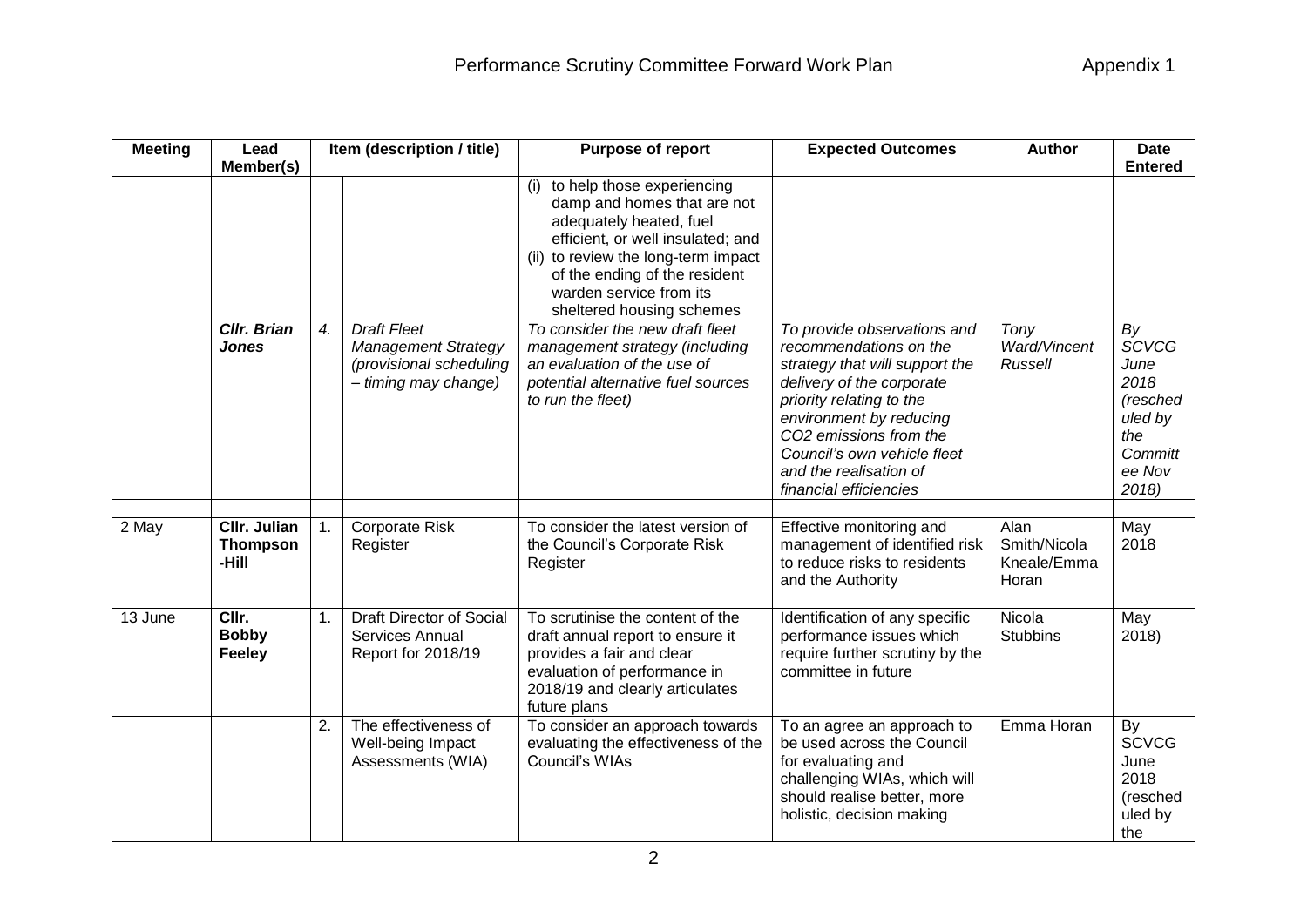| <b>Meeting</b> | Lead                                            |                  | Item (description / title)                                                                          | <b>Purpose of report</b>                                                                                                                                                                                                                                            | <b>Expected Outcomes</b>                                                                                                                                                                                                                                                                                                                                                                          | <b>Author</b>                                               | <b>Date</b>                                  |
|----------------|-------------------------------------------------|------------------|-----------------------------------------------------------------------------------------------------|---------------------------------------------------------------------------------------------------------------------------------------------------------------------------------------------------------------------------------------------------------------------|---------------------------------------------------------------------------------------------------------------------------------------------------------------------------------------------------------------------------------------------------------------------------------------------------------------------------------------------------------------------------------------------------|-------------------------------------------------------------|----------------------------------------------|
|                | Member(s)                                       |                  |                                                                                                     |                                                                                                                                                                                                                                                                     |                                                                                                                                                                                                                                                                                                                                                                                                   |                                                             | <b>Entered</b><br>Committ<br>ee Nov<br>2018) |
| 18 July        | <b>CIIr. Julian</b><br><b>Thompson</b><br>-Hill | 1.               | Corporate Plan (Q4)<br>2017/2022                                                                    | To monitor the Council's progress<br>in delivering the Corporate Plan<br>2017-22                                                                                                                                                                                    | <b>Ensuring that the Council</b><br>meets its targets to deliver its<br>Corporate Plan and the<br>Council's services in line with<br>its aspirations and to the<br>satisfaction of local residents                                                                                                                                                                                                | Alan<br>Smith/Nicola<br>Kneale/Heidi<br><b>Barton-Price</b> | May<br>2018                                  |
|                | CIIr.<br><b>Bobby</b><br><b>Feeley</b>          | 2.               | Draft Director of Social<br>Services Annual<br>Report for 2018/19                                   | To scrutinise the content of the<br>draft annual report to ensure it<br>provides a fair and clear<br>evaluation of performance in<br>2018/19 and clearly articulates<br>future plans                                                                                | Identification of any specific<br>performance issues which<br>require further scrutiny by the<br>committee in future                                                                                                                                                                                                                                                                              | Nicola<br>Stubbins/Ann<br>Lloyd                             | July<br>2018                                 |
| 26 Sept        | <b>CIIr. Huw</b><br>Hilditch-<br><b>Roberts</b> | 1.               | <b>Provisional External</b><br><b>Examinations and</b><br><b>Teacher Assessments</b><br>[Education] | To review the performance of<br>schools and that of looked after<br>children                                                                                                                                                                                        | Scrutiny of performance<br>leading to recommendations<br>for improvement                                                                                                                                                                                                                                                                                                                          | Karen<br>Evans/Julian<br>Molloy/GwE                         | May<br>2018                                  |
|                | CIIr.<br><b>Bobby</b><br><b>Feeley</b>          | $\overline{2}$ . | Hafan Deg, Rhyl<br>(12 months following<br>the commencement of<br>the contract)                     | To monitor the effectiveness of<br>the transfer of the facility and<br>services to an external provider<br>and the impact of the transfer on<br>services-users, staff, local<br>residents and the local community<br>(including lessons learnt from the<br>process) | To evaluate the impact of the<br>transfer of the facility and<br>services on all stakeholders<br>and to assess whether the<br>services provided at Hafan<br>Deg are in line with the<br>contract specification,<br>support the Council's vision<br>for adult social care and the<br>five ways to well-being and<br>the requirements of the<br>Social Services and Well-<br>being (Wales) Act 2014 | Phil<br>Gilroy/Katie<br><b>Newe</b>                         | March<br>2018                                |
|                | CIIr.<br><b>Bobby</b><br>Feeley                 | 3.               | Cefndy Healthcare<br><b>Annual Report</b>                                                           | To consider the company's<br>performance during 2018/19 and<br>its Annual Plan for 2019/20                                                                                                                                                                          | An assessment of the<br>company's performance in<br>delivering its business within                                                                                                                                                                                                                                                                                                                | Phil<br>Gilroy/Simon                                        | July<br>2018                                 |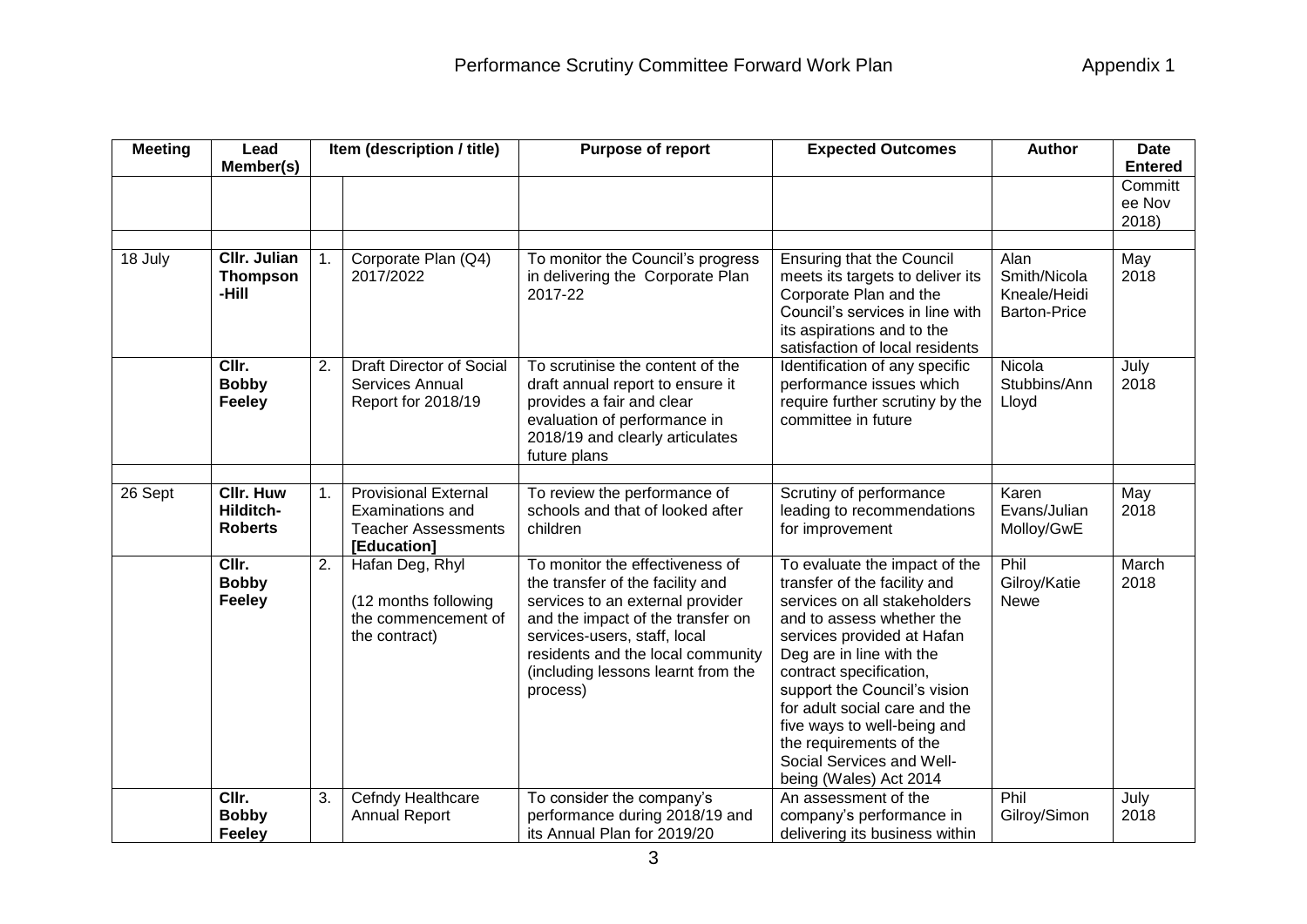| <b>Meeting</b> | Lead<br>Member(s)                        |    | Item (description / title)                                                                    | Purpose of report                                                                                                                                                                                                               | <b>Expected Outcomes</b>                                                                                                                                                                                       | <b>Author</b>                                               | <b>Date</b><br><b>Entered</b> |
|----------------|------------------------------------------|----|-----------------------------------------------------------------------------------------------|---------------------------------------------------------------------------------------------------------------------------------------------------------------------------------------------------------------------------------|----------------------------------------------------------------------------------------------------------------------------------------------------------------------------------------------------------------|-------------------------------------------------------------|-------------------------------|
|                |                                          |    | 2018/19 and Annual<br>Plan 2019/20                                                            |                                                                                                                                                                                                                                 | budget and meeting targets<br>will assist with the<br>identification of future trends<br>and requirements and<br>support the delivery of the<br>Council's priority relating to<br><b>Resilient Communities</b> | Rowlands/Nick<br><b>Bowles</b>                              |                               |
| 28 Nov         | CIIr. Julian<br><b>Thompson</b><br>-Hill |    | Corporate Risk<br>Register                                                                    | To consider the latest version of<br>the Council's Corporate Risk<br>Register                                                                                                                                                   | Effective monitoring and<br>management of identified risk<br>to reduce risks to residents<br>and the Authority                                                                                                 | Alan<br>Smith/Nicola<br>Kneale/Emma<br>Horan                | May<br>2018                   |
|                | CIIr. Julian<br><b>Thompson</b><br>-Hill | 2. | Corporate Plan (Q2)<br>2017/2022                                                              | To monitor the Council's progress<br>in delivering the Corporate Plan<br>2017-22                                                                                                                                                | <b>Ensuring that the Council</b><br>meets its targets to deliver its<br>Corporate Plan and the<br>Council's services in line with<br>its aspirations and to the<br>satisfaction of local residents             | Alan<br>Smith/Nicola<br>Kneale/Heidi<br><b>Barton-Price</b> | February<br>2017              |
|                | Cllr.<br><b>Richard</b><br><b>Mainon</b> | 3. | <b>Customer Relationship</b><br>Manager (CRM)<br>System<br>(provisionally<br>scheduled - tbc) | To review the implementation of<br>the new CRM system and its<br>performance in delivering efficient<br>and effective customer focussed<br>services in line with the product<br>specification and the Council's<br>expectations | An efficient and effective<br>customer enquiries system<br>that deals with enquiries<br>quickly, to a high level of<br>customer satisfaction, whilst<br>realising value for money for<br>the Authority         | Liz<br>Grieve/Ffion<br>Angharad                             | Septemb<br>er 2018            |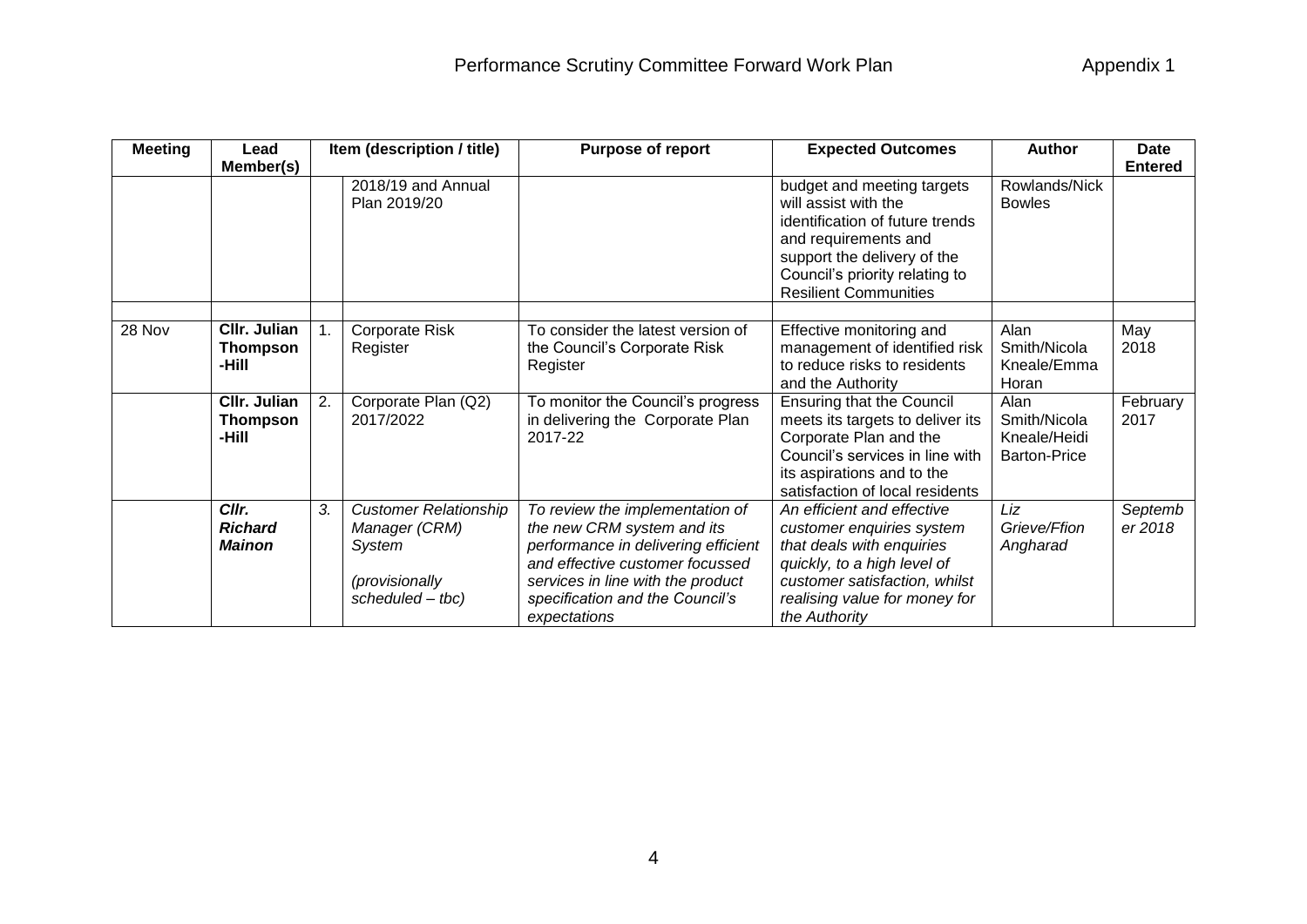## **Future Issues**

| Item (description / title)                                                                                                                                     | <b>Purpose of report</b>                                                                                                                      | <b>Expected Outcomes</b>                                                  | <b>Author</b>         | Date<br><b>Entered</b> |
|----------------------------------------------------------------------------------------------------------------------------------------------------------------|-----------------------------------------------------------------------------------------------------------------------------------------------|---------------------------------------------------------------------------|-----------------------|------------------------|
| <b>School Improvement Plans</b>                                                                                                                                | To discuss with representatives of<br>particular schools their progress in                                                                    | Provision of support to the schools<br>to ensure they deliver their plans | Karen<br>Evans/Julian | February<br>2018       |
| [Education]                                                                                                                                                    | achieving their improvement plans                                                                                                             | and improve outcomes for their<br>pupils and the school as a whole        | Molloy                |                        |
| Implementation of the Donaldson<br>Report 'Successful Futures' -<br>Independent Review of Curriculum<br>and Assessment Arrangements in<br>Wales<br>[Education] | To consider and monitor the plans to<br>implement the agreed measures adopted<br>by WG following the consultation on the<br>review's findings | Better outcomes for learners to<br>equip them with jobs market skills     | Karen Evans           | April 2015             |
| Dependent upon the legislative<br>timetable                                                                                                                    |                                                                                                                                               |                                                                           |                       |                        |

## **Information/Consultation Reports**

| Date                                      | Item (description / title)                                                                                 | <b>Purpose of report</b>                                                                                                                             | Author                                 | Date<br><b>Entered</b> |
|-------------------------------------------|------------------------------------------------------------------------------------------------------------|------------------------------------------------------------------------------------------------------------------------------------------------------|----------------------------------------|------------------------|
| October 2018                              | Data on School Exclusions in<br>Denbighshire                                                               | To detail the number of fixed-term (under and<br>over 5 days) and permanent exclusions from<br>the county's schools for the years 2014/15;           | Karen<br>Evans/Julian<br>Molloy        | April 2018             |
|                                           | [Education]                                                                                                | 2015/16 and 2016/17. The information to<br>include the numbers per individual school in<br>the county and the reasons for excluding pupils           |                                        |                        |
| <b>March 2019 &amp;</b><br>September 2019 | Corporate Plan 2017/22 (Q1) 2018/19<br>&                                                                   | Ensuring that the Council meets its targets and<br>delivers its Corporate Plan and the Council's<br>services in line with its aspirations and to the | Alan Smith/Nicola<br>Kneale/Heidi Gray | September<br>2018      |
| [Information]                             | Corporate Plan 2017/22 Q3 2018/19<br>To monitor the Council's progress in<br>delivering the Corporate Plan | satisfaction of local residents                                                                                                                      |                                        |                        |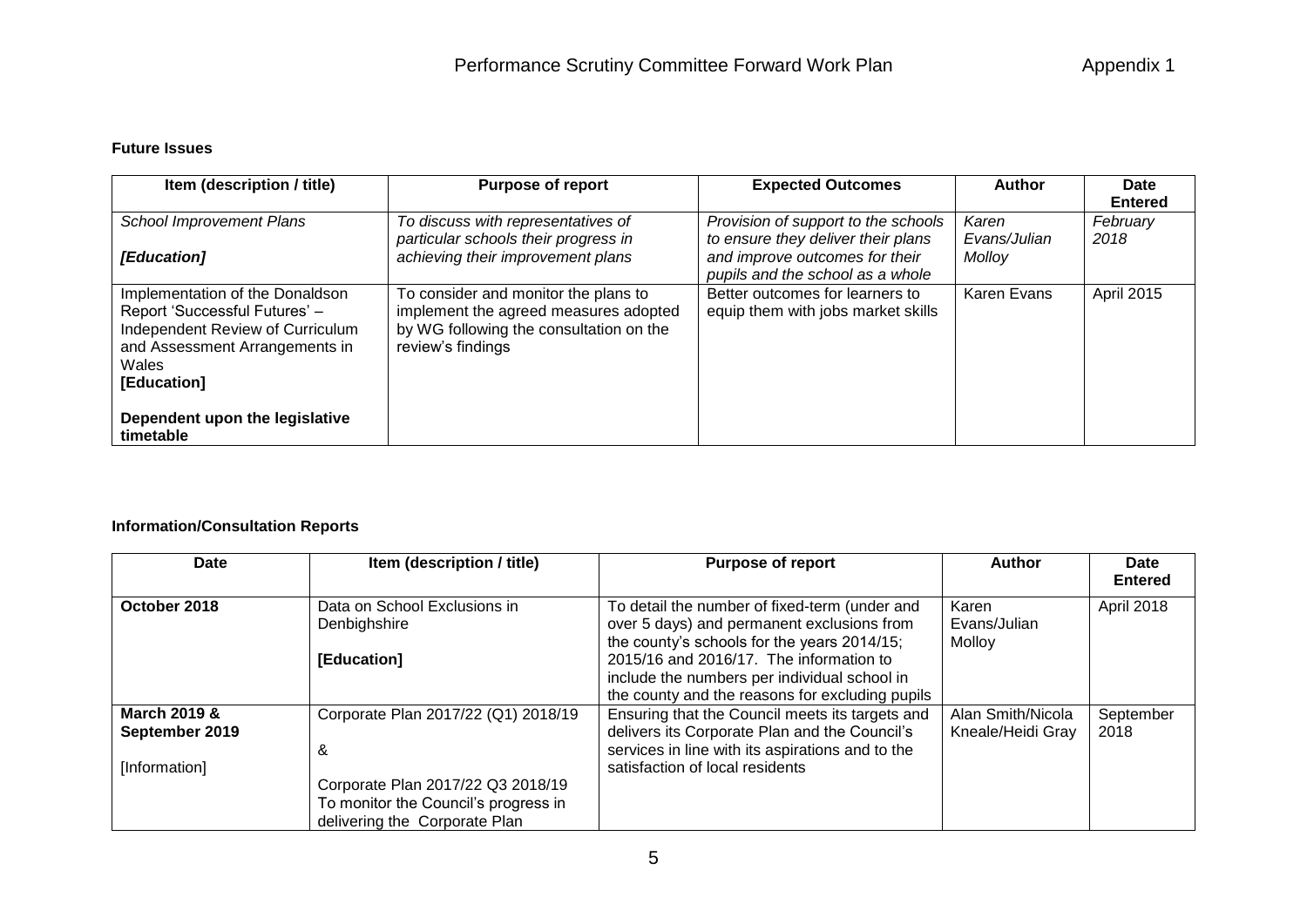| Feb/May/Sept/November     | Quarterly 'Your Voice' complaints      | To scrutinise Services' performance in           | Kevin Roberts/Ann | November |
|---------------------------|----------------------------------------|--------------------------------------------------|-------------------|----------|
| 2019                      | performance to include social services | complying with the Council's complaints and      | Lloyd/Phil Gilroy | 2018     |
|                           | complaints                             | identify areas of poor performance with a view   |                   |          |
| [Information]             |                                        | to the development of recommendations to         |                   |          |
|                           |                                        | address weaknesses. The report to include:       |                   |          |
|                           |                                        | (i) a comprehensive explanation on why           |                   |          |
|                           |                                        | targets have not been met when dealing           |                   |          |
|                           |                                        | with specific complaints, reasons for non-       |                   |          |
|                           |                                        | compliance, and measures taken to rectify        |                   |          |
|                           |                                        | the failures and to ensure that future           |                   |          |
|                           |                                        | complaints will be dealt with within the         |                   |          |
|                           |                                        | specified timeframe;                             |                   |          |
|                           |                                        | (ii) how services encourage feedback and use     |                   |          |
|                           |                                        | it to redesign or change the way they deliver    |                   |          |
|                           |                                        | services; and                                    |                   |          |
|                           |                                        | (iii) details of complaints which have been      |                   |          |
|                           |                                        | upheld or partially upheld and the lessons       |                   |          |
|                           |                                        | learnt from them.                                |                   |          |
|                           |                                        |                                                  |                   |          |
|                           |                                        | <b>Consideration of the information provided</b> |                   |          |
|                           |                                        | will assist the Committee to determine           |                   |          |
|                           |                                        | whether any issues merit detailed scrutiny       |                   |          |
| <b>Information Report</b> | <b>Customer Effort Dashboard</b>       | To monitor the progress achieved in relation to  | Liz Grieve/Ffion  |          |
|                           |                                        | developing the Customer Effort Dashboard.        | Angharad          |          |
| (6 monthly March &        |                                        | The feedback trend received from the system      |                   |          |
| September)                |                                        | and how it is used to benefit residents in       |                   |          |
|                           |                                        | relation to assisting them to easily access      |                   |          |
|                           |                                        | required services and consequently improving     |                   |          |
|                           |                                        | the customer satisfaction experience of the      |                   |          |
|                           |                                        | Council                                          |                   |          |
|                           |                                        |                                                  |                   |          |
|                           |                                        | <b>Consideration of the information provided</b> |                   |          |
|                           |                                        | will assist the Committee to determine           |                   |          |
|                           |                                        | whether any issues merit detailed scrutiny       |                   |          |